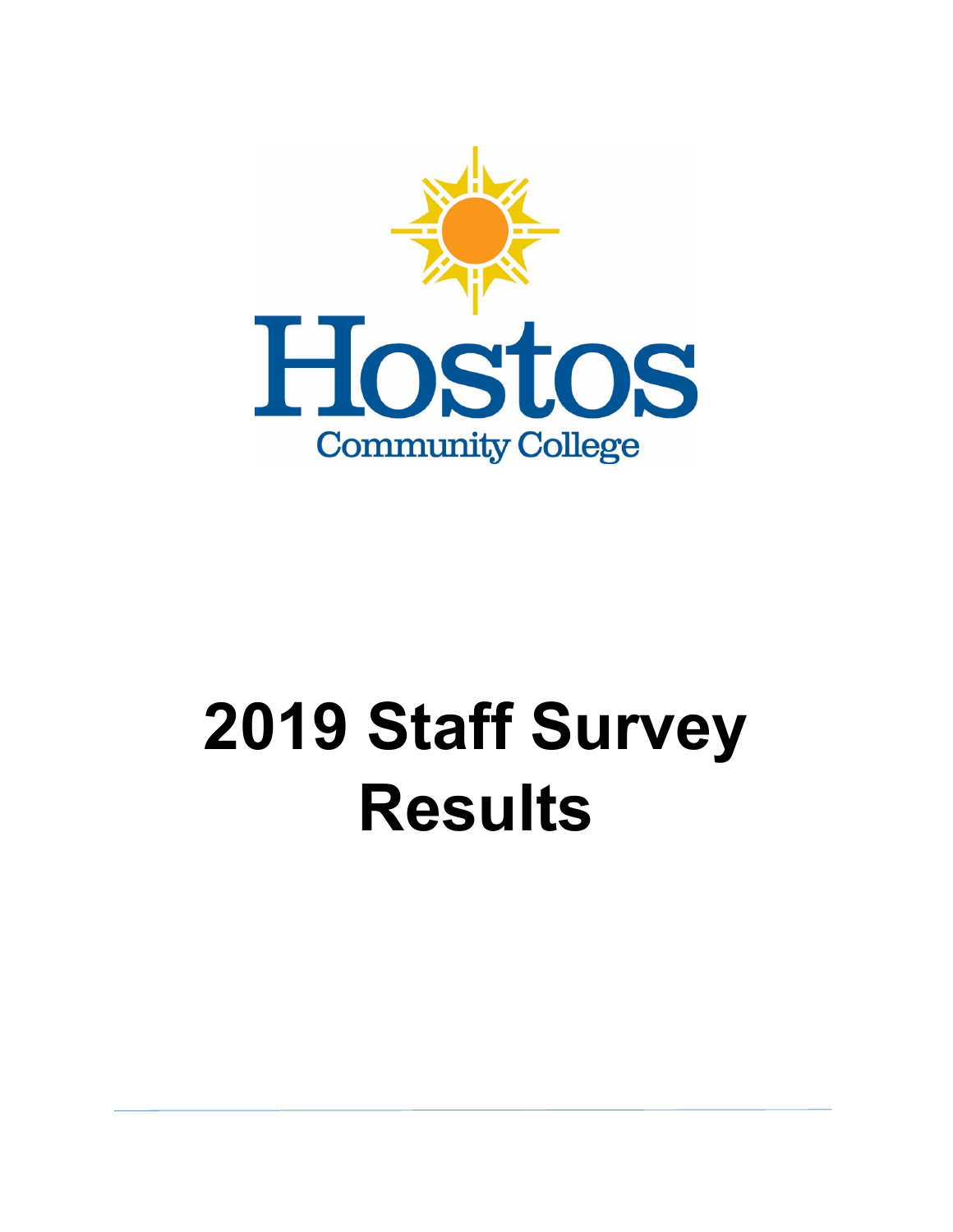

November 19, 2019

Dear Colleagues,

Thank you for responding to the Staff Survey that was conducted in Spring 2019. We had a high response rate of 66.7%. Below you will find most of the results. The only items we removed were the write-in comments to protect individuals' privacy. Even though they are anonymous, sometimes a person can be identified based on their response.

This was the first time Hostos staff were surveyed. Thus, there is no baseline for comparison. With your high response rate, we can establish a baseline and will conduct another survey in Spring 2021, with plans to continue surveying staff every two years.

#### Highlights of Survey Results:

**College/Division Culture**: Staff gave high marks to Hostos' culture at the college and divisional levels. There is a widespread sense that the college promotes "an atmosphere of respect." Nearly 90% of those surveyed agreed that Hostos "is committed to serving students." In line with this, 78% agree that college "priorities are communicated clearly," and more than 85% are familiar with the college's institutional goals and mission statement.

**Job Satisfaction:** Overall, staff are highly satisfied with their jobs. 93% of respondents agree their work is "interesting", and 78% feel "encouraged to be creative and innovative." More than 85% would choose to work here again. The vast majority of respondents agree both their division and the college are good places to work, and that their interactions with the administration are positive.

**Recognition and Appreciation:** 84% of staff agree they are a "valued member of the community" and an even higher rate report being recognized and valued by their colleagues for their efforts. This is supported by the high rate of staff reporting high rates of **Satisfaction With Interactions.** Across the board, from Information Technology to Public Safety and the Budget Office, staff are satisfied with their interactions with offices across the college.

#### Opportunities for Improvement:

The worst results of the survey included questions related to decision making and priority setting. There is an opportunity to clarify what is possible, what processes need to be better communicated, and how to engage more staff through college-wide events that contribute to decision making and priority setting.

**College Administration:** 46% of staff agree they "have the opportunity to participate in college decision making."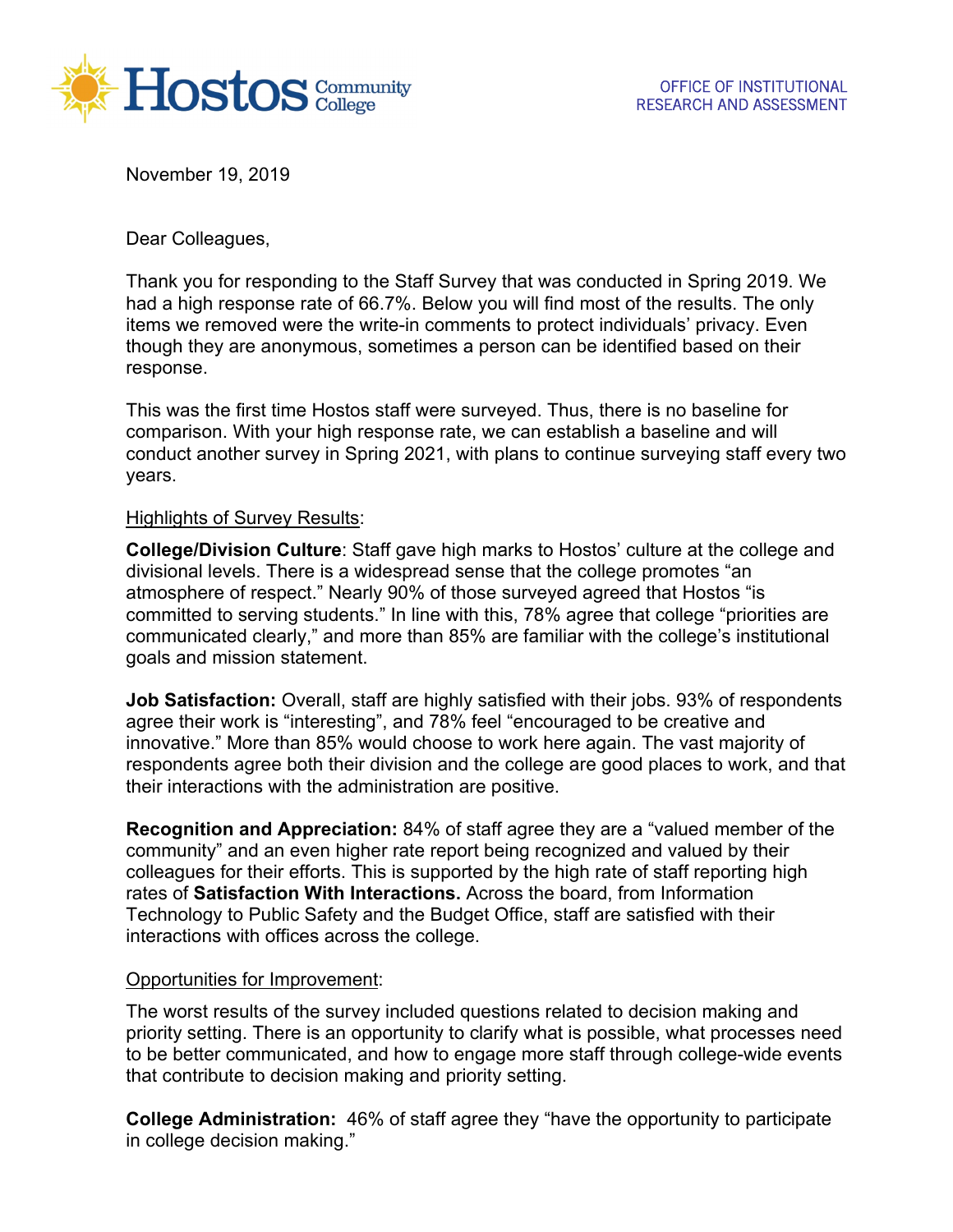**Mission/Planning/Budgeting**: The vast majority of staff are familiar with Hostos' institutional goals and the Mission. Less than a quarter agree they have the "opportunity to participate in the budgeting process," and 42% understand the college budget process.

**Leadership and Governance**: Fewer than half of staff agree they have an opportunity to weigh in on division decision making and priority setting. ~60% agree that division policies and priorities are clearly communicated.

**Promotion and Advancement**: While staff feel valued and appreciated at Hostos (see **Recognition/Appreciation**), fewer staff agree the college or their divisions are "cultivating new leaders" or providing "advancement opportunities." 65% agree the college provides "sufficient professional development opportunities," and 70% are satisfied with the annual evaluation process. While these are not poor results, they point to opportunities to explore how the college can build on what is in place.

#### Next Steps:

The purpose of the Staff Survey is to get feedback, and to inform action. In addition to posting the survey results online, two focus groups will be formed to address concerns regarding:

### **1. College Administration/Mission/Planning/Budgeting** and **Leadership/Governance**

#### **2. Promotion/Advancement**

The focus groups, consisting of 8-10 representatives from across the college, will meet in Winter 2020 to review the survey results, discuss their implications, and come up with actionable recommendations. Focus group members will present their recommendations to Cabinet as well as to the Senior Leadership Council in Spring 2020. The focus groups' recommendations and plans to act on specific recommendations will be shared with the college community.

#### Reading the survey results:

The first two pages provide a demographic analysis of staff who responded to the survey.

Survey results are grouped according to topic (i.e. **College/Division Culture**, or **Job Satisfaction**), in the same order as they appeared in the survey.

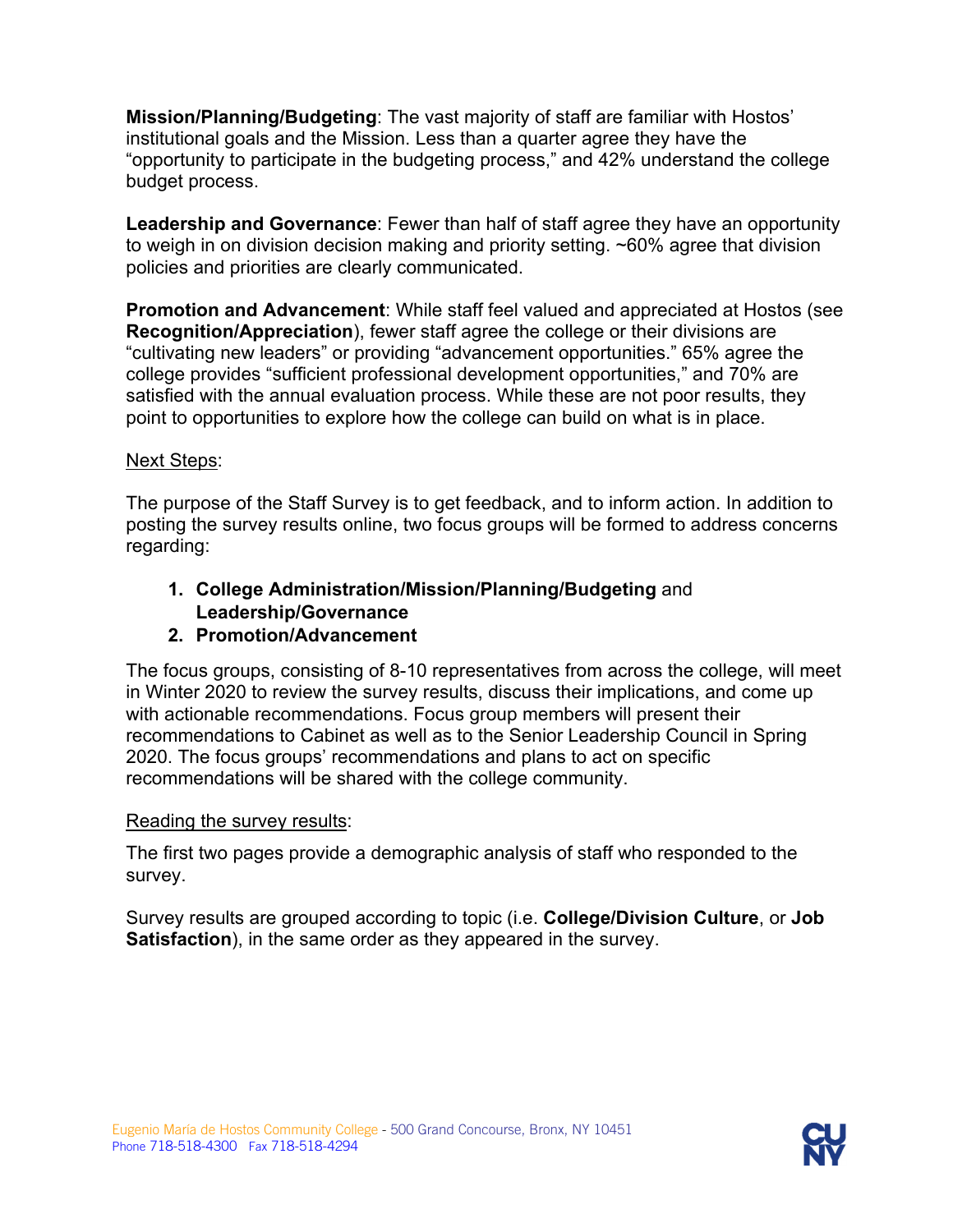| <b>Response</b>                                                                                    | <b>Respondents</b> |       | <b>College</b> |      |  |  |
|----------------------------------------------------------------------------------------------------|--------------------|-------|----------------|------|--|--|
|                                                                                                    | N                  | $\%$  | N              | $\%$ |  |  |
| Other (please specify) - see table below                                                           | 43                 | 15.7  | N/A            | N/A  |  |  |
| Executive Compensation Plan (ECP)                                                                  | 11                 | 4.0   | 17             | 64.7 |  |  |
| <b>HEO Series</b>                                                                                  | 124                | 45.3  | 195            | 63.6 |  |  |
| Service (Accountant Series, Computer Series, Mail<br>Messengers, Reprographics, Staff Nurse, etc.) | 14                 | 5.1   | 39             | 35.9 |  |  |
| <b>Administrative Support Staff</b>                                                                | 46                 | 16.8  | 56             | 82.1 |  |  |
| <b>Public Safety</b>                                                                               | 2                  | 0.7   | 35             | 5.7  |  |  |
| <b>Grant Funded</b>                                                                                | 11                 | 4.0   | N/A            | N/A  |  |  |
| <b>Buildings and Grounds</b>                                                                       | 22                 | 8.0   | 69             | 31.9 |  |  |
| <b>Missing</b>                                                                                     |                    | 0.4   | N/A            | N/A  |  |  |
| <b>Total</b>                                                                                       | 274                | 100.0 | 411            | 66.7 |  |  |

# **Which of the following best describes your position at Hostos?**

# **How long have you worked at Hostos?**

| <b>Response</b>  | N   | $\frac{9}{6}$ |
|------------------|-----|---------------|
| Less than 1 year | 28  | 10.2          |
| $1 - 3$ years    | 64  | 23.4          |
| $4 - 9$ years    | 74  | 27.0          |
| 10 - 15 years    | 57  | 20.8          |
| 16 years or more | 50  | 18.2          |
| Missing          |     | 0.4           |
| <b>Total</b>     | 274 | 100.0         |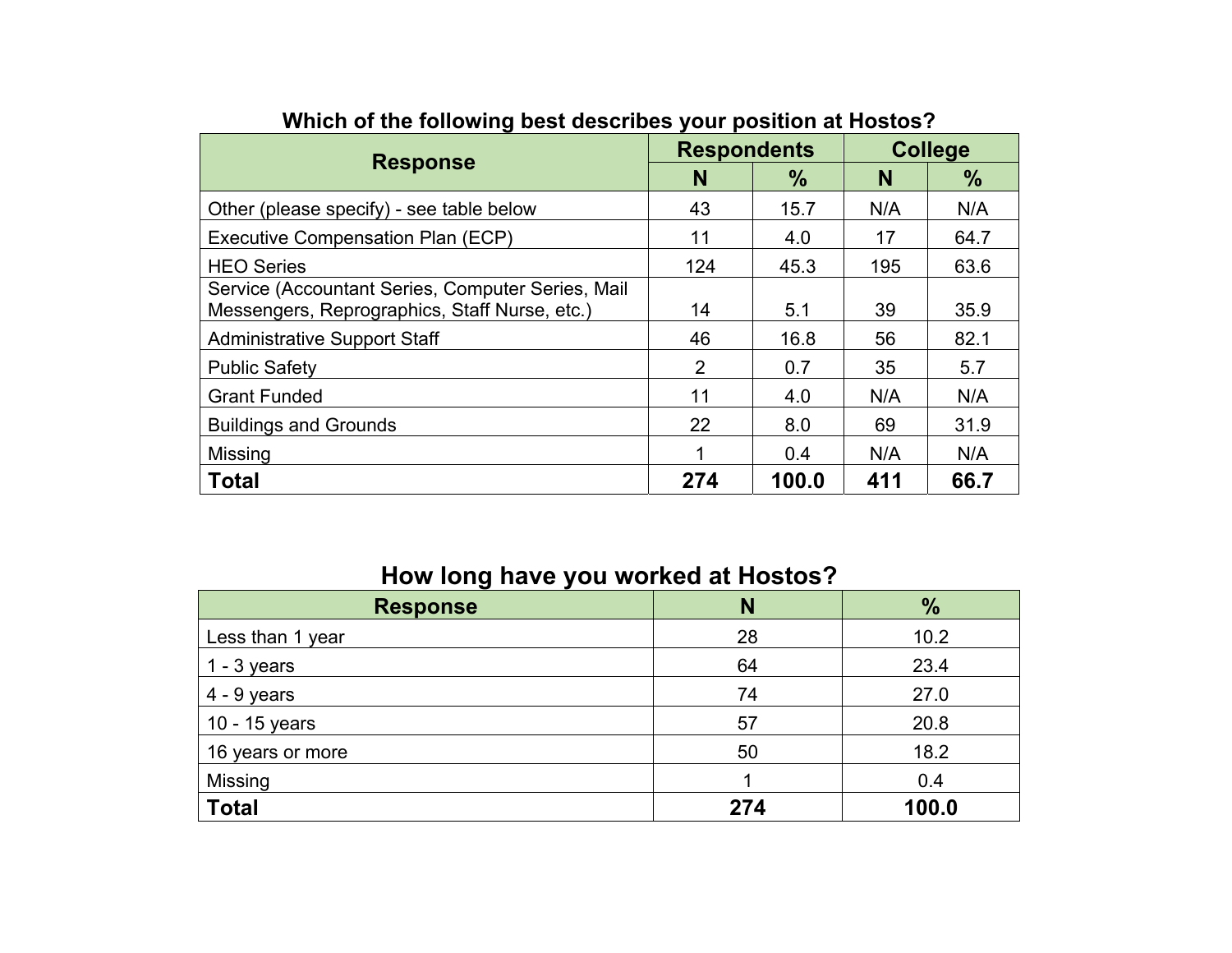# **Where do you work primarily?**

| <b>Response</b>      | N   | $\frac{9}{6}$ |
|----------------------|-----|---------------|
| A Building           | 40  | 14.6          |
| <b>B</b> Building    | 42  | 15.3          |
| C Building           | 26  | 9.5           |
| Savoy (D) Building   | 30  | 10.9          |
| G Building           | 9   | 3.3           |
| The Prow             | 10  | 3.6           |
| <b>HPOG Trailer</b>  | 8   | 2.9           |
| <b>CLIP Building</b> | 14  | 5.1           |
| <b>Missing</b>       | 95  | 34.7          |
| <b>Total</b>         | 274 | 100.0         |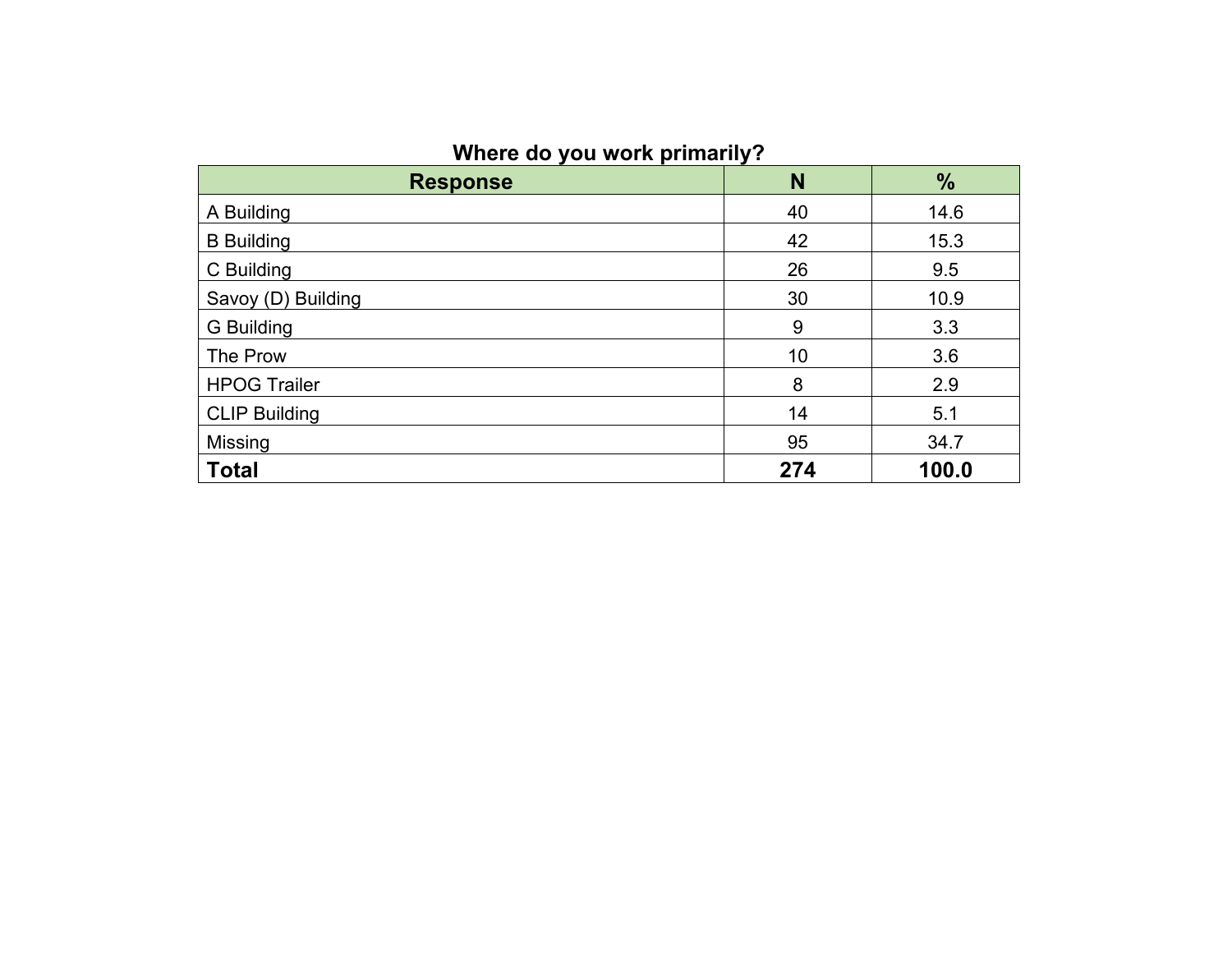| <b>Section Name</b>                             | Indicator% |  |  |  |  |
|-------------------------------------------------|------------|--|--|--|--|
| College/Division Culture Total                  | 79.26      |  |  |  |  |
| <b>College Administration Total</b>             | 69.20      |  |  |  |  |
| Mission/Planning/Budgeting Total                | 58.32      |  |  |  |  |
| Leadership/Governance Total                     | 52.86      |  |  |  |  |
| <b>Job Satisfaction Total</b>                   | 78.66      |  |  |  |  |
| <b>Work/Life Balance Total</b>                  | 73.84      |  |  |  |  |
| <b>Recognition/Appreciation Total</b>           | 77.53      |  |  |  |  |
| <b>Promotion/Advancement Total</b>              | 70.38      |  |  |  |  |
| <b>Facilities/Technological Resources Total</b> | 74.75      |  |  |  |  |
| <b>Satisfaction with Interactions Total</b>     | 85.47      |  |  |  |  |

**Grand Total 72.97**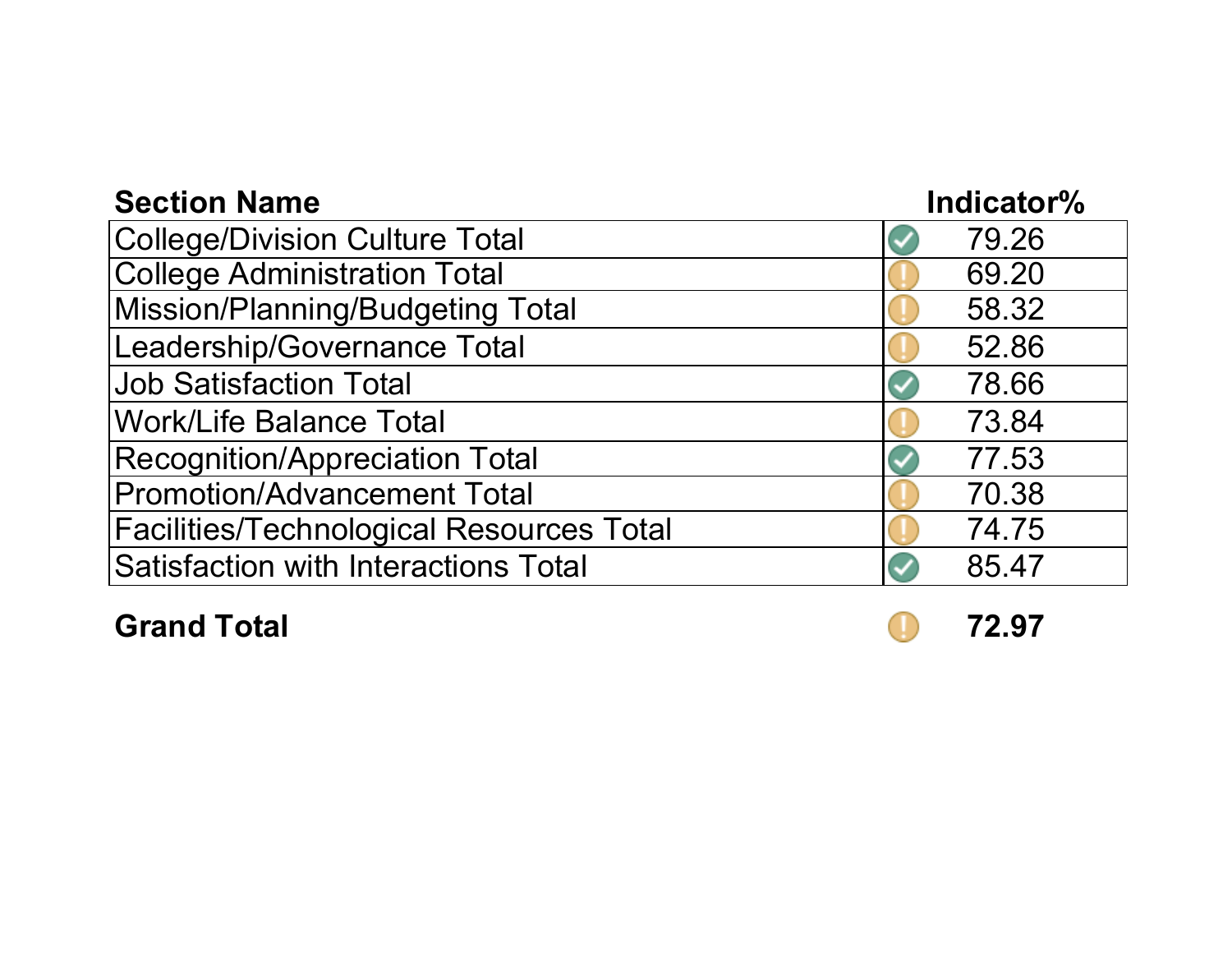| <b>SectionName</b>              | <b>SectionNumber</b> |                | <b>SectionQ Question</b>                                                                                                           | IndicatorN Missing |    | N/A      | Total      |     | TotalValid Indicator%                |
|---------------------------------|----------------------|----------------|------------------------------------------------------------------------------------------------------------------------------------|--------------------|----|----------|------------|-----|--------------------------------------|
| <b>College/Division Culture</b> | 3                    | 5              | The administration promotes transparency                                                                                           | 151                | 38 | 0        | 274        | 236 | $\bigcirc$ 63.98                     |
| <b>College/Division Culture</b> | 3                    | $\overline{7}$ | My division leadership promotes transparency                                                                                       | 167                | 38 | 0        | 274        | 236 | $\bigcirc$ 70.76                     |
| <b>College/Division Culture</b> | 3                    | $\overline{2}$ | The College is committed to its staff                                                                                              | 177                | 38 | 0        | 274        | 236 | $\bigcirc$ 75.00                     |
| <b>College/Division Culture</b> | 3                    | 6              | My division leadership promotes an atmosphere of respect                                                                           | 186                | 37 | 0        | 274        | 237 | $\bigcirc$ 78.48                     |
| <b>College/Division Culture</b> | 3                    | $\overline{4}$ | The administration promotes an atmosphere of respect                                                                               | 190                | 38 | 0        | 274        | 236 | 80.51<br>$\bigcirc$                  |
| <b>College/Division Culture</b> | 3                    | 9              | Staff in my division promote transparency                                                                                          | 193                | 39 | 0        | 274        | 235 | 82.13<br>$\bigcirc$                  |
| <b>College/Division Culture</b> | 3                    | 8              | Staff in my division promote an atmosphere of respect                                                                              | 199                | 38 | 0        | 274        | 236 | 84.32<br>$\bigcirc$                  |
| <b>College/Division Culture</b> | 3                    | $\overline{1}$ |                                                                                                                                    | 208                | 39 | 0        | 274        | 235 | 88.51                                |
|                                 | 3                    | 3              | There is a collegial environment at Hostos                                                                                         |                    |    |          |            |     | $\bigcirc$                           |
| <b>College/Division Culture</b> |                      |                | The College is committed to serving students                                                                                       | 211                | 39 | 0        | 274        | 235 | 89.79                                |
|                                 | 4                    |                |                                                                                                                                    |                    |    |          |            |     |                                      |
| <b>College Administration</b>   |                      | 9              | I have the opportunity to participate in college decision making                                                                   | 96                 | 67 | 0        | 274<br>274 | 207 | $\bigcirc$ 46.38                     |
| <b>College Administration</b>   |                      | 11             | I have the opportunity to participate in college priority setting<br>The College has an adequate number of staff to serve students | 114                | 67 | 0<br>0   |            | 207 | $\bigcirc$<br>55.07                  |
| <b>College Administration</b>   |                      | $\overline{2}$ |                                                                                                                                    | 134                | 67 |          | 274        | 207 | $\bigcirc$ 64.73                     |
| <b>College Administration</b>   |                      | 8              | College decisions are communicated clearly                                                                                         | 135                | 67 | 0        | 274        | 207 | $\bigcirc$<br>65.22                  |
| <b>College Administration</b>   |                      | $\overline{7}$ | I have the opportunity to express opinions about College policies                                                                  | 135                | 68 | 0        | 274        | 206 | $\circ$ 65.53                        |
| <b>College Administration</b>   |                      | 6              | College policies are communicated clearly                                                                                          | 136                | 67 | 0        | 274        | 207 | 65.70<br>$\bigcirc$                  |
| <b>College Administration</b>   |                      | $\sqrt{5}$     | The administration consistently applies policies                                                                                   | 152                | 67 | 0        | 274        | 207 | 73.43<br>$\bigcirc$                  |
| <b>College Administration</b>   |                      | 10             | College priorities are communicated clearly                                                                                        | 162                | 67 | 0        | 274        | 207 | 78.26<br>$\bigcirc$                  |
| <b>College Administration</b>   |                      | 3              | The administration provides effective leadership over the College                                                                  | 163                | 67 | 0        | 274        | 207 | 78.74<br>$\bigcirc$                  |
| <b>College Administration</b>   |                      | $\overline{4}$ | The administration demonstrates fiscal and budgetary leadership                                                                    | 170                | 67 | 0        | 274        | 207 | 82.13<br>$\bigcirc$                  |
| <b>College Administration</b>   |                      |                | The administrative structure is appropriate for the College                                                                        | 178                | 67 | 0        | 274        | 207 | 85.99                                |
|                                 |                      |                |                                                                                                                                    |                    |    |          |            |     |                                      |
| Mission/Planning/Budgeting      | 5                    | 7              | I have the opportunity to participate in the budget process                                                                        | 49                 | 75 | 0        | 274        | 199 | 24.62                                |
| Mission/Planning/Budgeting      | 5                    | 6              | I understand the College budget process                                                                                            | 84                 | 75 | 0        | 274        | 199 | $\bullet$ 42.21                      |
| Mission/Planning/Budgeting      | 5                    | 3              | I had the opportunity to help shape the mission and goals                                                                          | 101                | 75 | 0        | 274        | 199 | 50.75<br>$\bigcirc$                  |
| Mission/Planning/Budgeting      | 5                    | 5              | I have the opportunity to participate in College planning                                                                          | 102                | 75 | 0        | 274        | 199 | 51.26<br>$\bigcirc$                  |
| Mission/Planning/Budgeting      | 5                    | $\overline{4}$ | I understand the College planning process                                                                                          | 128                | 76 | 0        | 274        | 198 | 64.65<br>$\bigcirc$                  |
| Mission/Planning/Budgeting      | 5                    | $\overline{2}$ | I am familiar with the College's institutional goals                                                                               | 172                | 74 | 0        | 274        | 200 | 86.00<br>$\bigcirc$                  |
| Mission/Planning/Budgeting      | 5                    | 1              | I am familiar with the College mission statement                                                                                   | 177                | 74 | 0        | 274        | 200 | 88.50                                |
|                                 |                      |                |                                                                                                                                    |                    |    |          |            |     |                                      |
| Leadership/Governance           | 6                    | 2              | I have the opportunity to participate in division decision making                                                                  | 80                 | 82 | 0        | 274        | 192 | ● 41.67                              |
| Leadership/Governance           | 6                    | $\overline{4}$ | I have the opportunity to participate in division priority setting                                                                 | 81                 | 82 | 0        | 274        | 192 | • 42.19                              |
| Leadership/Governance           | 6                    | 6              | I have the opportunity to express opinions about divisional policies                                                               | 94                 | 82 | 0        | 274        | 192 | ● 48.96                              |
| Leadership/Governance           | 6                    | 8              | The College Council represents my interests                                                                                        | 98                 | 82 | 0        | 274        | 192 | 51.04<br>$\bigcirc$                  |
| Leadership/Governance           | 6                    | 5              | Division policies are communicated clearly                                                                                         | 112                | 82 | 0        | 274        | 192 | 58.33<br>$\bigcirc$                  |
| Leadership/Governance           | 6                    | 3              | Division priorities are communicated clearly                                                                                       | 113                | 82 | 0        | 274        | 192 | 58.85<br>$\bigcirc$                  |
| Leadership/Governance           | 6                    | $\overline{1}$ | Division decisions are communicated clearly                                                                                        | 114                | 82 | 0        | 274        | 192 | 59.38<br>$\bigcirc$                  |
| Leadership/Governance           | 6                    | $\overline{7}$ | There is consistency between College and divisional priorities                                                                     | 120                | 82 | 0        | 274        | 192 | 62.50                                |
|                                 |                      |                |                                                                                                                                    |                    |    |          |            |     |                                      |
| <b>Job Satisfaction</b>         | 7                    | 16             | I am satisfied with my salary                                                                                                      | 88                 | 83 | 0        | 274        | 191 | $\bigcirc$ 46.07                     |
| Job Satisfaction                | 7                    | $\overline{7}$ | Divisional leadership works to make my job more enjoyable                                                                          | 121                | 83 | 0        | 274        | 191 | 63.35<br>$\bigcirc$                  |
| Job Satisfaction                |                      | 9              | I am involved in decisions that impact my work                                                                                     | 127                | 84 | 0        | 274        | 190 | $\bigcirc$ 66.84                     |
| <b>Job Satisfaction</b>         |                      | 14             | I have opportunities for collaboration with colleagues in other divisions                                                          | 134                | 83 | 0        | 274        | 191 | $\bigcirc$<br>70.16                  |
| <b>Job Satisfaction</b>         |                      | 17             | I am satisfied with my healthcare benefits                                                                                         | 145                | 83 | 0        | 274        | 191 | 75.92<br>$\bigcirc$                  |
| Job Satisfaction                |                      | $\,$ 5 $\,$    | I am encouraged to be creative and innovative                                                                                      | 149                | 82 | 0        | 274        | 192 | 77.60<br>$\hspace{0.1cm}\rightarrow$ |
| Job Satisfaction                |                      | 8              | I understand what is expected of me by my divisional leadership                                                                    | 149                | 83 | 0        | 274        | 191 | 78.01<br>O                           |
| <b>Job Satisfaction</b>         | $\overline{7}$       | 15             | I am satisfied with my job security                                                                                                | 149                | 83 | $\Omega$ | 274        | 191 | 78.01                                |
| Job Satisfaction                | $\overline{7}$       | 18             | I am satisfied with my retirement benefits                                                                                         | 153                | 83 | 0        | 274        | 191 | 80.10<br>$\bigcirc$                  |
| Job Satisfaction                | 7                    | 6              | I have access to the training I need                                                                                               | 154                | 82 | 0        | 274        | 192 | 80.21<br>$\bigcirc$                  |
| Job Satisfaction                | 7                    | 11             | My interactions with divisional leadership are positive                                                                            | 154                | 82 | 0        | 274        | 192 | 80.21<br>$\bigcirc$                  |
| Job Satisfaction                | 7                    | 2              | My division is a good place to work                                                                                                | 157                | 82 | 0        | 274        | 192 | $\bigcirc$ 81.77                     |
| <b>Job Satisfaction</b>         | 7                    | 3              | My work is personally rewarding                                                                                                    | 158                | 82 | 0        | 274        | 192 | $\bigcirc$<br>82.29                  |
| Job Satisfaction                |                      | 19             | If I could do it again, I would choose to work at Hostos                                                                           | 164                | 82 | 0        | 274        | 192 | $\circ$ 85.42                        |
| Job Satisfaction                | 7                    | 13             | I have opportunities for collaboration with colleagues in my division                                                              | 164                | 84 | 0        | 274        | 190 | ◯ 86.32                              |
|                                 | 7                    |                |                                                                                                                                    |                    |    |          |            |     |                                      |
| Job Satisfaction                | $\overline{7}$       | 10             | My interactions with College administration are positive                                                                           | 169                | 82 | 0        | 274        | 192 | $\circ$ 88.02                        |
| <b>Job Satisfaction</b>         |                      | -1             | Hostos is a good place to work                                                                                                     | 172                | 81 | 0        | 274        | 193 | 89.12<br>$\bigcirc$                  |
| Job Satisfaction                | $\overline{7}$       | 12             | My interactions with colleagues are positive                                                                                       | 176                | 82 | 0        | 274        | 192 | 91.67<br>$\bigcirc$                  |
| Job Satisfaction                | $\overline{7}$       | 4              | My work is interesting                                                                                                             | 178                | 83 | 0        | 274        | 191 | 93.19                                |
|                                 |                      |                |                                                                                                                                    |                    |    |          |            |     |                                      |